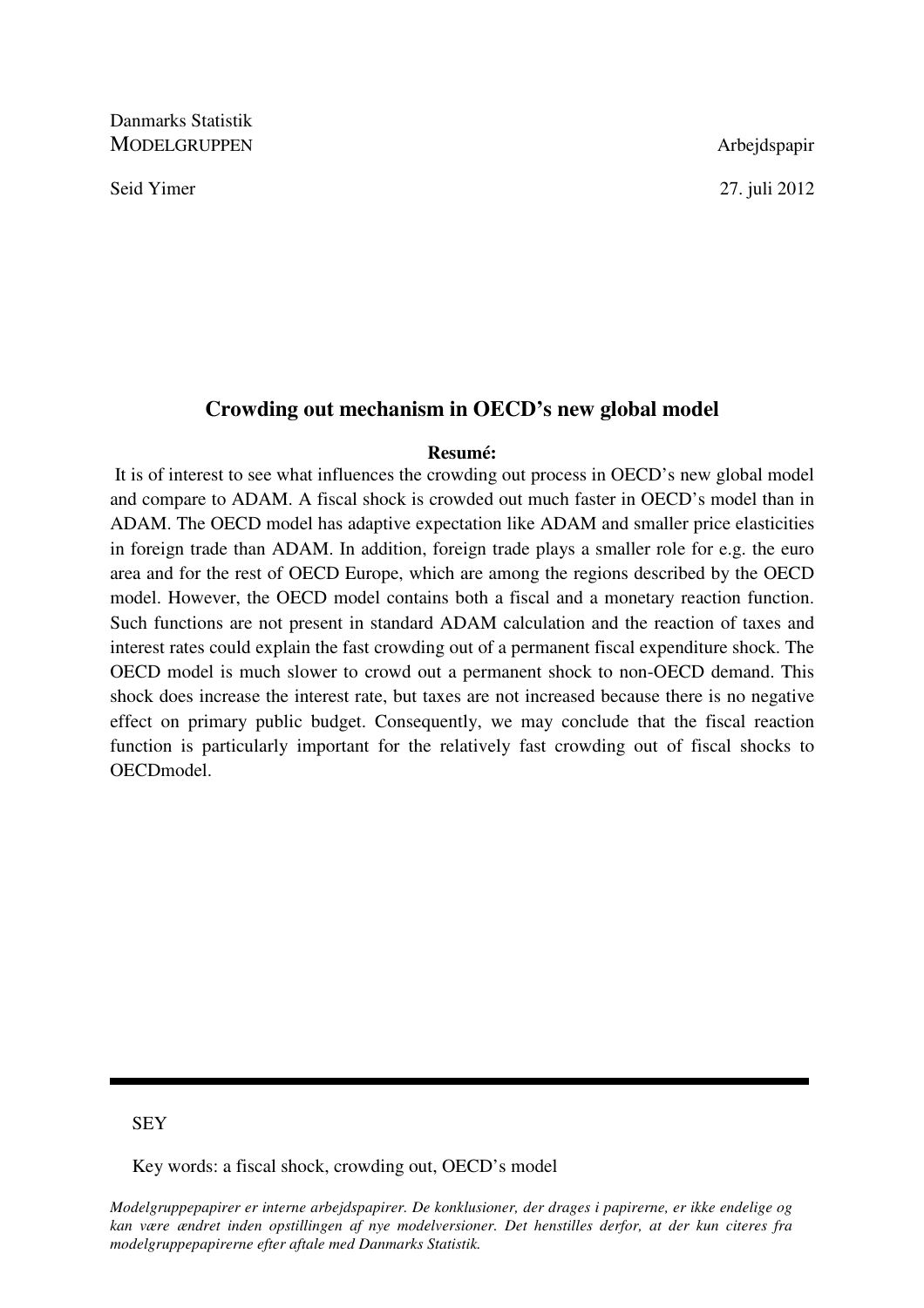### 1. **Introduction**

The paper attempts to examine the crowding out mechanism in the OECD's new global macro-econometric model and compare it to ADAM. The new global model is rather compact and less detailed than ADAM. But, the basic structure resembles ADAM. One clear difference is that New Global Model (NGM) includes policy reaction functions. In NGM, the long-term stability of the public debt is ensured through an endogeneous fiscal rule. In ADAM, we do not have an automatic budget stabilizing reaction function. Also unlike ADAM, the interest rate is endogenous in NGM and determined by a Taylor rule. These two policy reaction functions influence the crowding out process in NGM. Specifically, we observe that the fiscal reaction matters to determine the speed of crowding out. With a view to the crowding out process, we also note that NGM has adaptive expectations, like ADAM, and that the foreign trade elasticity is smaller in NGM than in ADAM.

## 2. **Properties and purposes of the new global model and ADAM**

The big economies such as USA, Japan, Euro area and China are treated separately in NGM while all other OECD economies are combined in two blocks: other OECD Europe and other OECD. The non-OECD economies are split into three regional units: other (than China) non-OECD Asia, non-OECD Europe and all other regions including Africa, the Middle East and Latin America. The availability of data, trade and financial links between the different economies are the key factors for this regional grouping of the global economies.

Given the structural adjustment program and OECD's globalization effort, the NGM serves as a vehicle to examine the implications of a wide range of shocks between the different regional groupings. Compared with its predecessors including the OECD interlink model, the new global model is quarterly rather than semi-annual, offering more attention to the short-term adjustments. Moreover, the new global model comprehends the long-term effects of financial developments and global trade and closely examines the international spill-over effects of a specified shock in an economy.

The purpose of the NGM is, therefore, to illustrate the underlying mechanisms, including the crowding out mechanism and the linkages between the major regional economies. For instance, a shock to domestic demand in a non-OECD region will affect the OECD economies via export and the pass through is determined by foreign price and demand elasticities. Regional trading patterns, the evolution of domestic demand and whether the shock is global or country specific also influence the spill-over effect.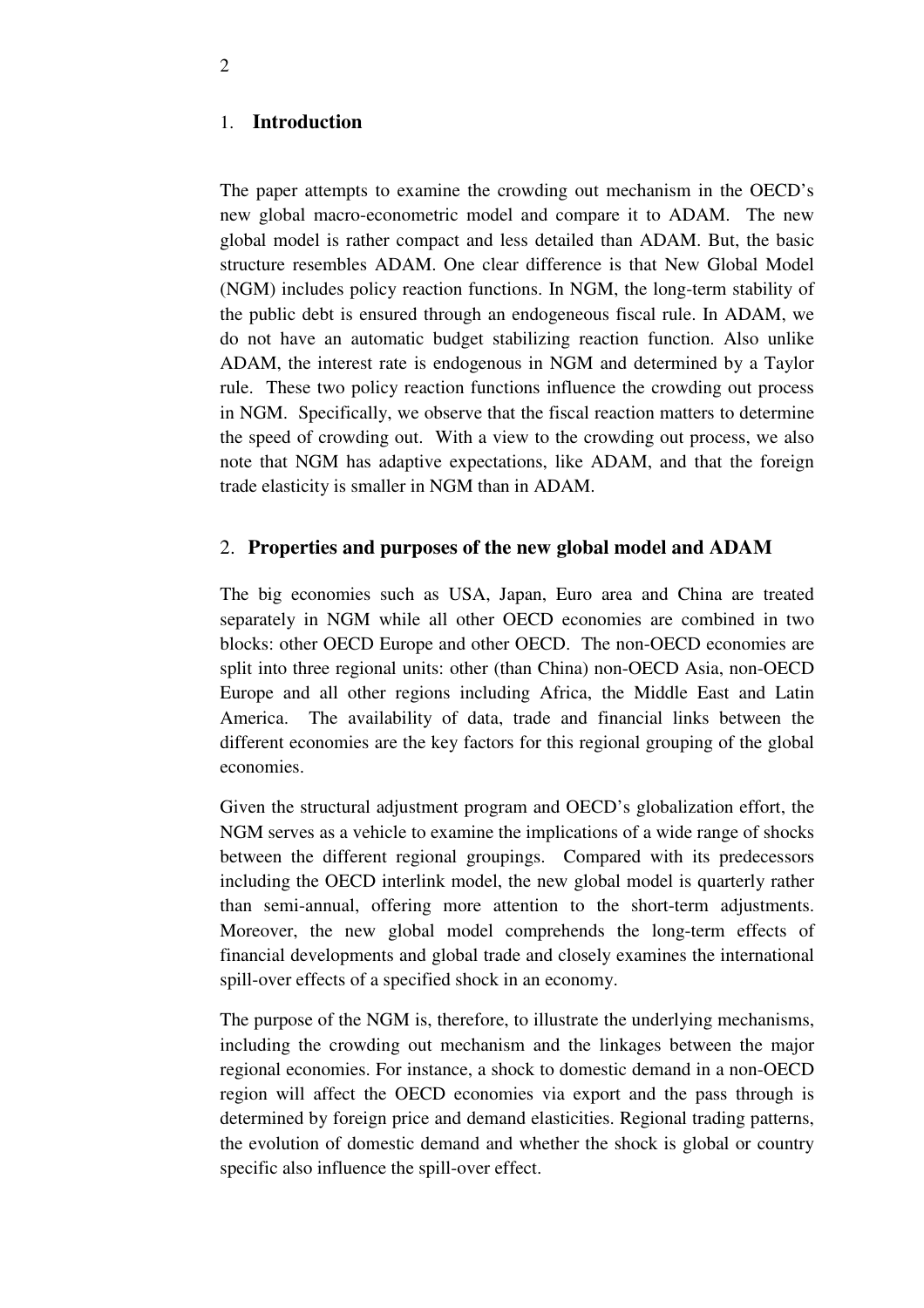There are differences between NGM and ADAM, which influence the crowding out process. In ADAM tax rates are exogenous. However, in NGM, the long-term stability of the public budget balance, and hence the public debt, is guaranteed for each region through an endogenous fiscal rule. The rule uses the direct tax rate on households to remove deviations from baseline in public deficit as share of GDP. Consequently, the immediate effect on public debt will always evaporate in NGM.

In addition, monetary policy is endogenous in NGM. The monetary authority of each region follows a Taylor-type rule, which says that nominal interest rates respond to deviations of output from its potential and of the inflation rate from its target. Together with the fiscal reaction function, the reaction function of the monetary authority plays an important role for the dynamics of a macroeconomic model. In NGM, as in ADAM, demand shocks only affect the short term output and employment while a shock to supply side variables such as a productivity shock will have long-lasting effect on output.

Table 1 recaps the estimation results of export and import relations for NGM regions, which can be compared with our foreign trade relation in ADAM. As displayed in table 1, in all NGM regions, export prices and import prices respond to domestic costs and competitor prices respectively. We note that the pass through from competitor price to import price is considerably larger in the other-OECD Europe region compared to the pass through in the euro area. The former region includes Denmark. But, Denmark is of course only a fraction of the region. In ADAM, import prices are exogenous, which reflects Armington's small open economy assumptions. Like NGM, export prices in ADAM are determined on the basis of domestic costs and import prices, the competitor price has no influence on the long -term export price for Armington products. Thus, as in NGM, export price in ADAM is more responsive to domestic costs. In ADAM and NGM, the export relation is formulated in an error correction form with about the same speed of adjustment in ADAM as in NGM-Euroarea. The estimated long-term export price elasticities in ADAM are high compared to the elasticities in all NGM's regional models. Also, import price elasticities are higher in ADAM than in NGM.

In the long run, exports are more sensitive than imports to movements in relative prices in ADAM and in most regional models in NGM but other-OECD Europe is an exception. In ADAM, imports adjust faster than exports. This is not the case for other-OECD Europe in NGM, but it is the case for the euro area in NGM.

In NGM and ADAM, the short run dynamics of the foreign trade equations are not constrained. However, the long-run export elasticities with respect to export market volumes are restricted to unity in ADAM and also in NGM in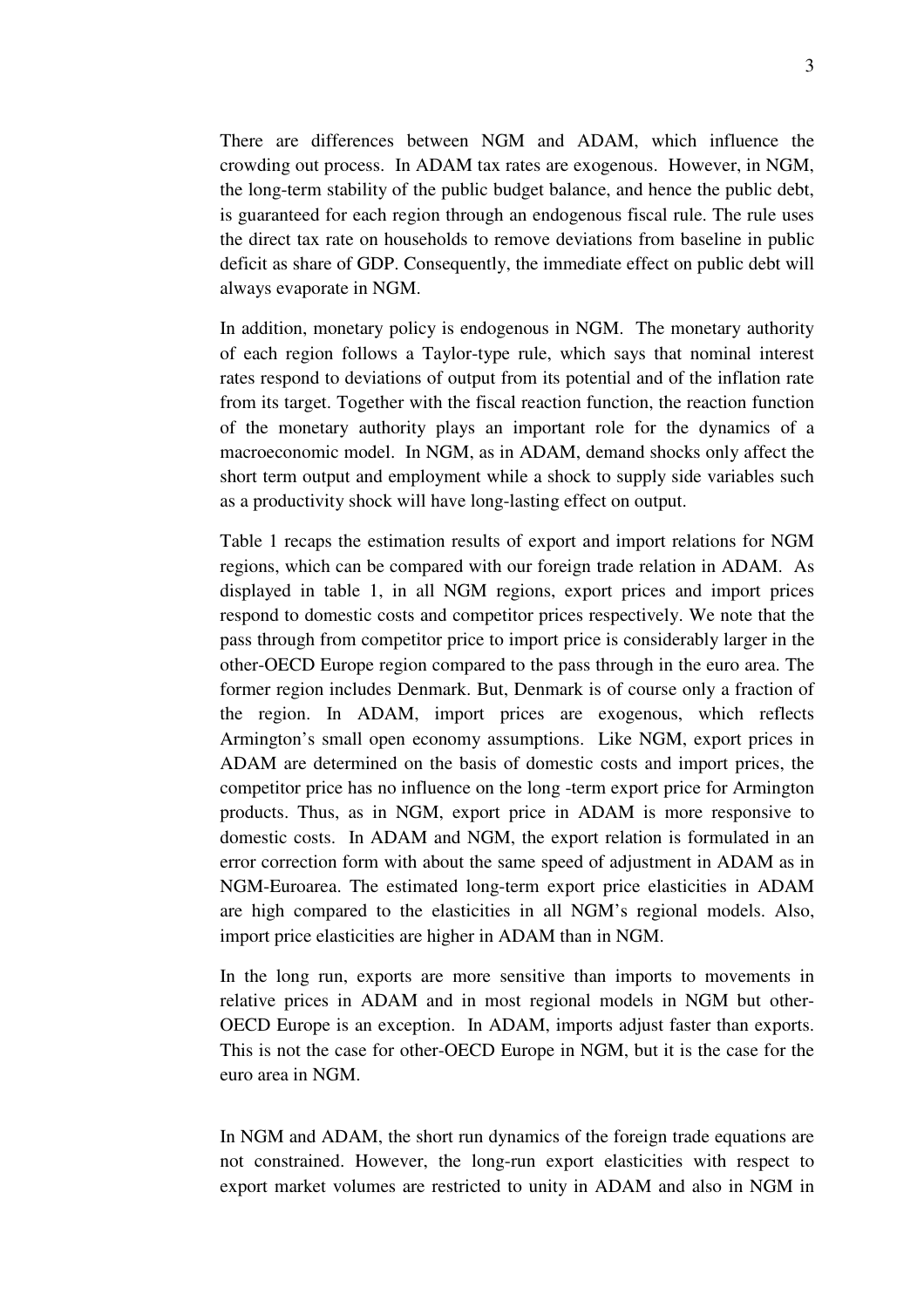order to maintain balance between world exports and imports. The unity restriction ensures long-run trade consistency and the data also seems to fit the constraint in all economies. Similarly, the long-term import elasticities with respect to markets are 1 in all economies. The short-term export demand elasticities are less than unity for European economies while they are above 1 for Japan and for "other non-OECD", which includes China. This reflects a more dynamic and cyclical sensitive export performance for the latter. As in ADAM, the short term import demand elasticities are greater than 1 in the case of euro area, US, Japan and other-OECD Europe.

### 3. **Crowding out mechanism for NGM**

Once the model properties are established as presented above, we can analyze how e.g. the euro area responds to a fiscal shock. In ADAM, we increase public purchase of goods and services by 1% of GDP in all years, where 2011 and 2030 are the first and last years of the experiment periods respectively. For NGM, the source is the OECD's 2010 working paper series no.768, which is available online at www.oecd.org/eco/workingpapers. Table 2 offers a summary of the simulation results for euro area. Table 2 shows the deviations from baseline. The first year GDP effect is about 0.8% and it falls to only 0.1% after 5 years. By coincidence, GDP also increases by 0.8% in ADAM in the first year cf. figure 1. This GDP multiplier is obtained from ADAM's calculation of a fiscal positive demand shock as specified above. Both models crowd out the fiscal demand shock but there is a noticeable difference in the speed of crowding out. Crowding out is clearly faster in NGM than in ADAM.

The difference in crowding out does not reflect that NGM is forward looking because it is not. Nor does it reflect that foreign trade price elasticties are higher in NGM because they are lower. There may be an important difference in the dynamics of wage and foreign trade price formation, but the most obvious reason must be the policy reactions in NGM. There are two policy reaction functions, one fiscal and one monetary. The impact of the latter is illustrated by the impact on the interest rate shown in table 2, but we cannot identify the GDP effect from the two reaction functions from table 2. Thus, we also illustrate the impact of a permanent shock to non-OECD demand. These results for euro area are shown in table 3. Table 3 indicates the euro area GDP effect of a 10% increase in non-OECD domestic demand.

In table 2, a fiscal positive demand shock in euro area is almost crowded out after 5 years. But, in table 3, the GDP effect is still rising after 5 years. The first year interest rate effect is the same in table 2 and 3 and both at the second and third years of the experiment, we see a higher increase in interest rate and GDP in table 3, suggesting that the contribution of the interest rate to crowding out in NGM is smaller than the contribution of the fiscal reaction. More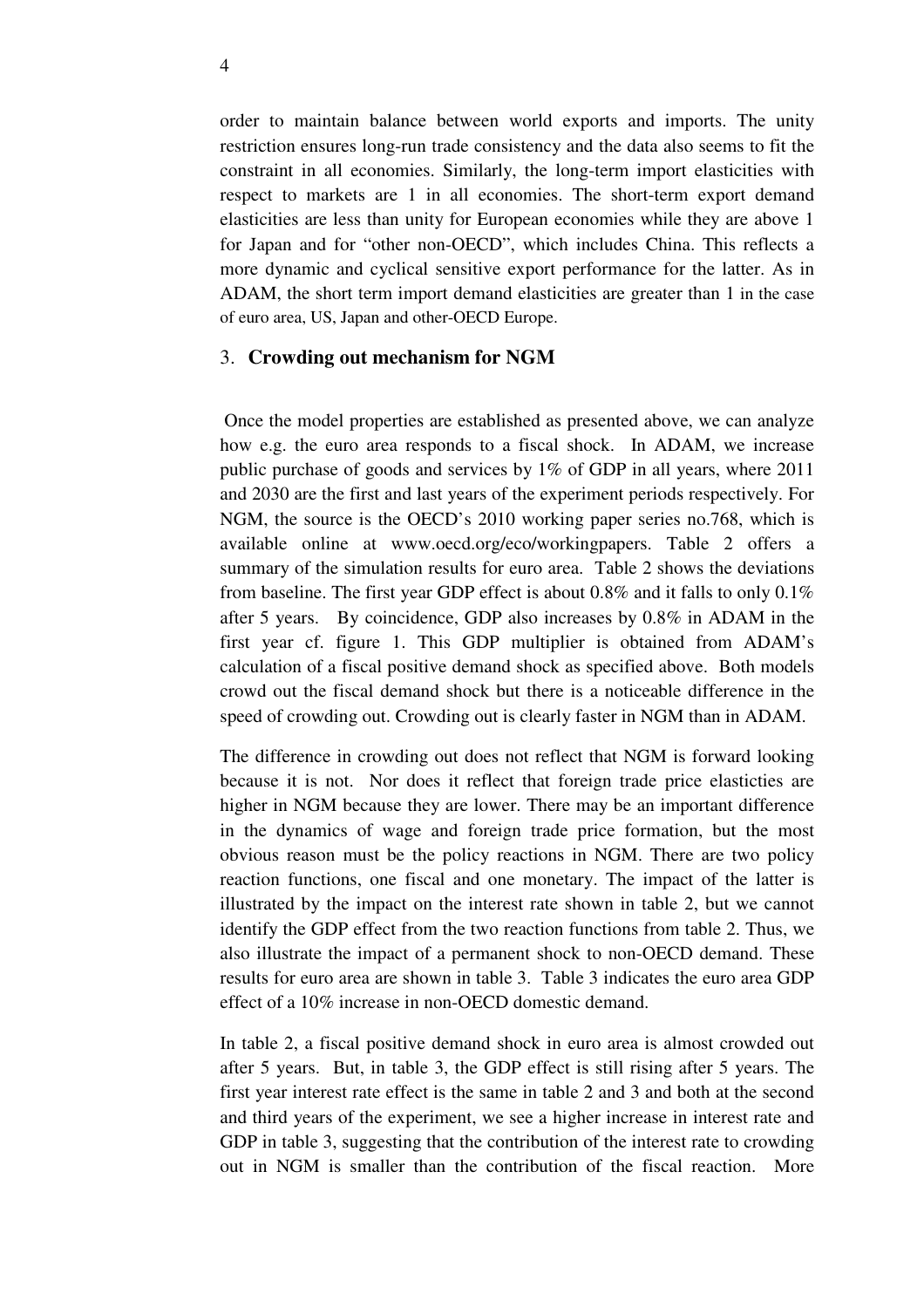specifically, the impact of higher interest rates seems to be dominated by a presumably positive fiscal reaction as the positive demand shock from non-OECD should improve the government budget and trigger a tax decrease in the euro area.

The GDP effect increases only slowly in the fourth and fifth years, suggesting that some negative GDP effect does come from the higher interest rate. However, even if the negative impact of the interest rate becomes stronger in year 4 and 5, the crowding-out effect of the interest rate is not sufficient to keep the total GDP effect from increasing also from year 4 to 5.

In may be of interest to recapitulate how the size of foreign trade price elasticities will affect the speed of crowding out in ADAM. As shown in figures 2 and 3, crowding out is faster if export price elasticities are twice the size of ADAM's elasticities, and slower if export price elasticities are only half the size. The current account deficit also varies with the size of export price elasticties, cf. figure 4.

# 4. **Conclusion**

The paper reviews the properties and the crowding out mechanisms in OECD's new global model, NGM. We compare a couple of published OECD multipliers to ADAM and try to identify the key factors that determine the different speed of adjustment in the two models. The faster crowding out of a fiscal shock in NGM can be explained by both a fiscal and a monetary reaction, which do not appear in ADAM. In case of a non-OECD demand shock, which will lift the export of the euro area, the speed of crowding out in NGM's euro area model seems low, suggesting that the impact of the monetary rule and the interest rate is dominated by the impact of the fiscal rule and the tax rate. Thus, the foreign demand shock offers a clue in identifying the role of the fiscal rule and the monetary rule.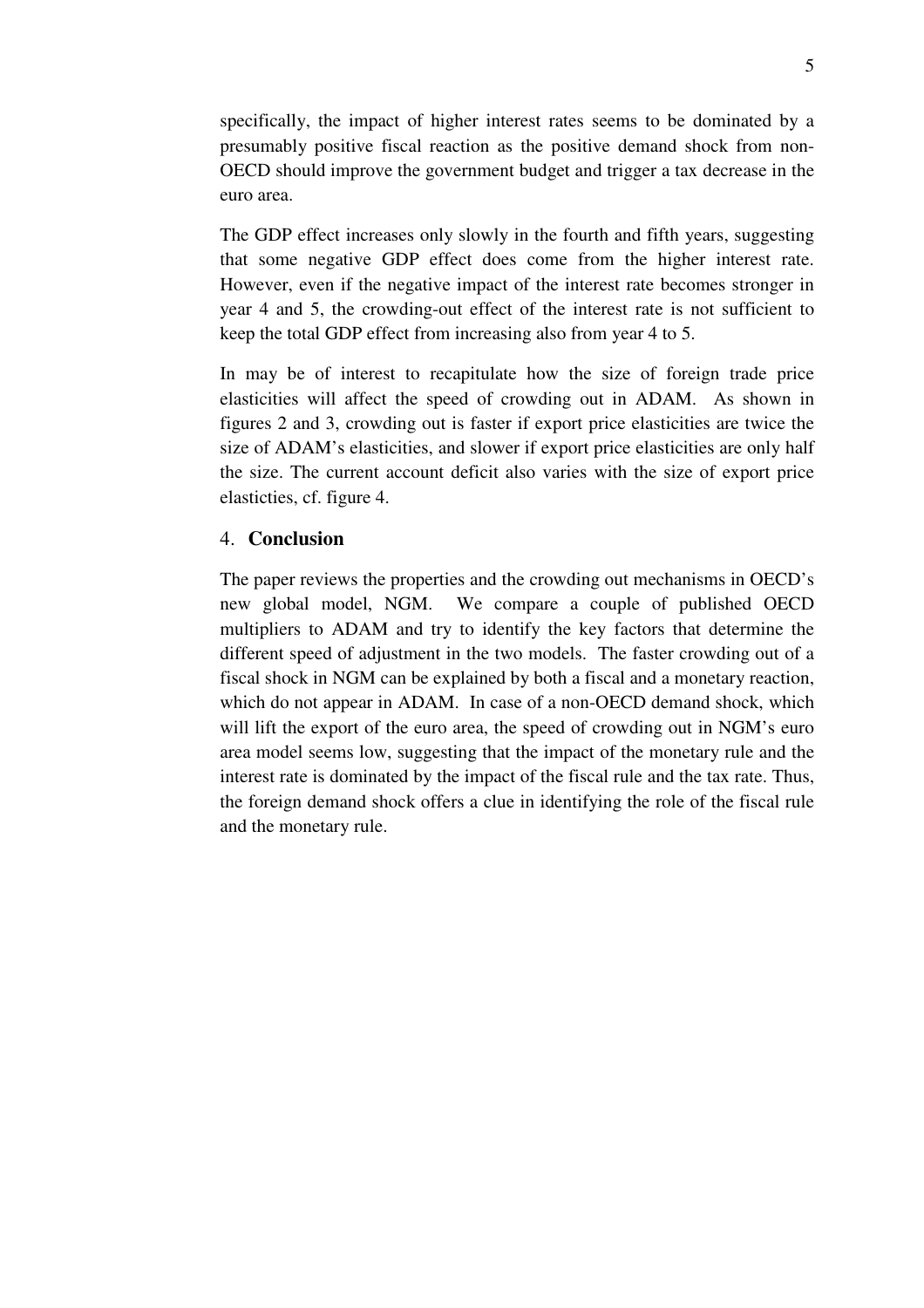|                        | Country /region      |          |           |                      |                      |  |  |
|------------------------|----------------------|----------|-----------|----------------------|----------------------|--|--|
|                        | <b>United States</b> | Japan    | Euro area | Other OECD<br>Europe | Other<br><b>OECD</b> |  |  |
| Export volumes w.r.t.  |                      |          |           |                      |                      |  |  |
| Export markets         | 1.0                  | 1.0      | 1.0       | 1.0                  | 1.0                  |  |  |
| Export competitiveness | $-0.6$               | $-1.0$   | $-0.51$   | $-0.34$              | $-0.44$              |  |  |
| <b>ECM</b>             | $-0.277$             | $-0.130$ | $-0.178$  | $-0.065$             | $-0.265$             |  |  |
| Import volumes w.r.t.  |                      |          |           |                      |                      |  |  |
| Final expenditures     | 1.0                  | 1.0      | 1.0       | 1.0                  | 1.0                  |  |  |
| Import competitiveness | $-0.32$              | $-0.4$   | $-0.43$   | $-0.64$              | $-0.53$              |  |  |
| <b>ECM</b>             | $-0.134$             | $-0.149$ | $-0.067$  | $-0.152$             | $-0.069$             |  |  |

**Table 1: Long-run elasticities of foreign trade equations for OECD countries and regions**

## **Table 2: Sustained increase in public expenditures in euro area (1% of GDP)**

|                                   | Years after shock |        |                   |        |        |  |  |
|-----------------------------------|-------------------|--------|-------------------|--------|--------|--|--|
|                                   | Year 1            | Year 2 | Year <sub>3</sub> | Year 4 | Year 5 |  |  |
| <b>GDP</b> level                  | 0.8               | 0.8    | 0.5               | 0.3    | 0.1    |  |  |
| Inflation                         | 0.2               | 0.3    | 0.4               | 0.1    | 0.0    |  |  |
| Interest rate (basis points)      | 60                | 70     | 80                | 30     | 5      |  |  |
| Government net lending (% of GDP) | $-0.6$            | $-0.4$ | $-0.4$            | $-0.4$ | $-0.3$ |  |  |
| Current account $(\%$ of GDP)     | $-0.4$            | $-0.3$ | 0.0               | 0.2    | 0.0    |  |  |

## Table 3: **Sustained 10% increase in non-OECD domestic demand, the effect on euro area**

|                                       | Years after shock |        |                   |        |        |  |  |
|---------------------------------------|-------------------|--------|-------------------|--------|--------|--|--|
|                                       | Year 1            | Year 2 | Year <sub>3</sub> | Year 4 | Year 5 |  |  |
| <b>GDP</b> level                      | 0.7               | 1.1    | 1.5               | 1.7    | 1.8    |  |  |
| Inflation                             | 0.2               | 0.4    | 0.7               | 0.8    | 0.9    |  |  |
| Interest rate (basis points)          | 60                | 106    | 178               | 192    | 206    |  |  |
| Current account $(\% \text{ of GDP})$ | 0.4               | 0.4    | 0.6               | 0.8    | 1.0    |  |  |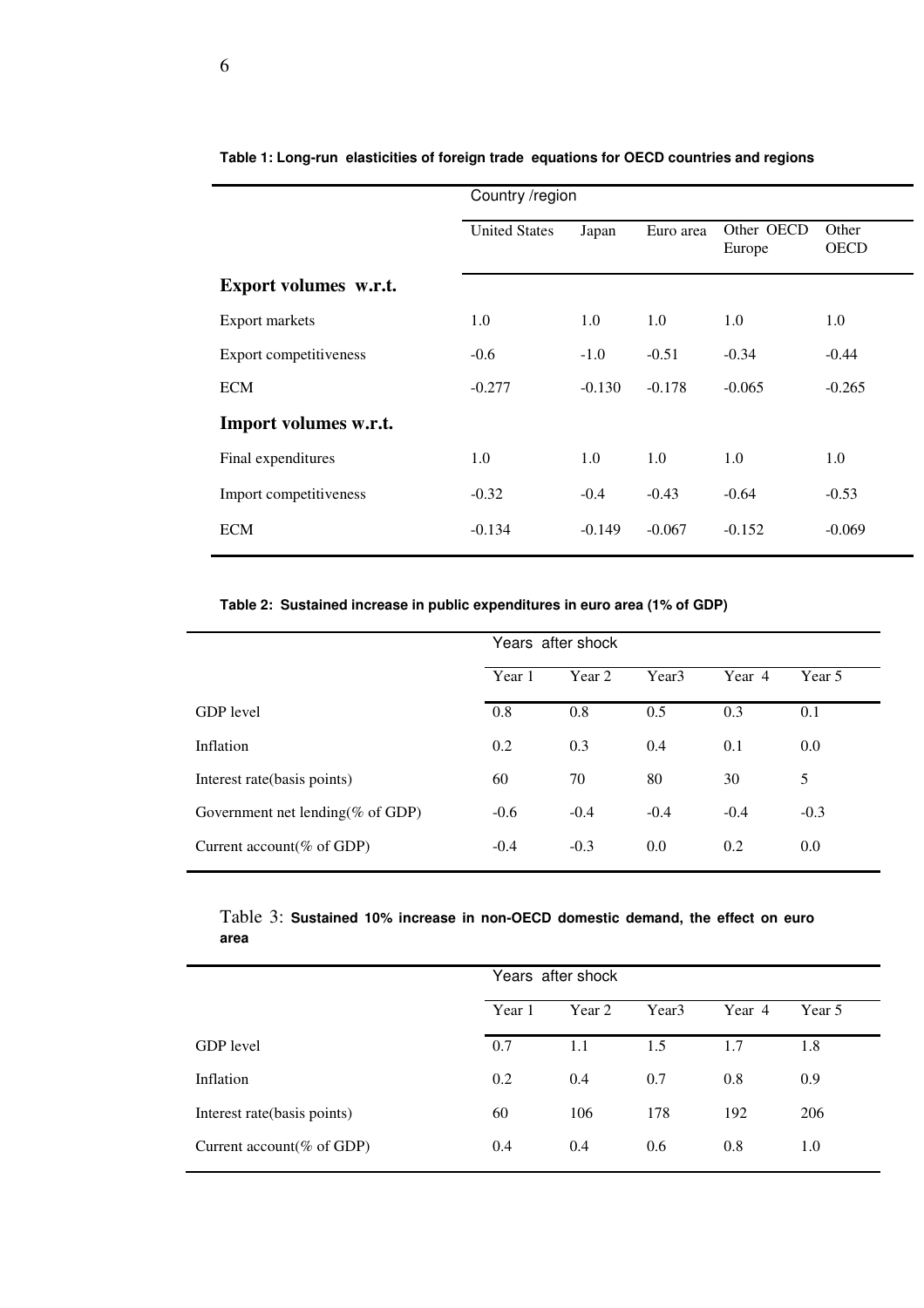

 Figure 1: GDP, export, import and value added effects of permanent increase in public purchase of inputs

Figure 2: an increase in public purchase of inputs under high export price ealsticties